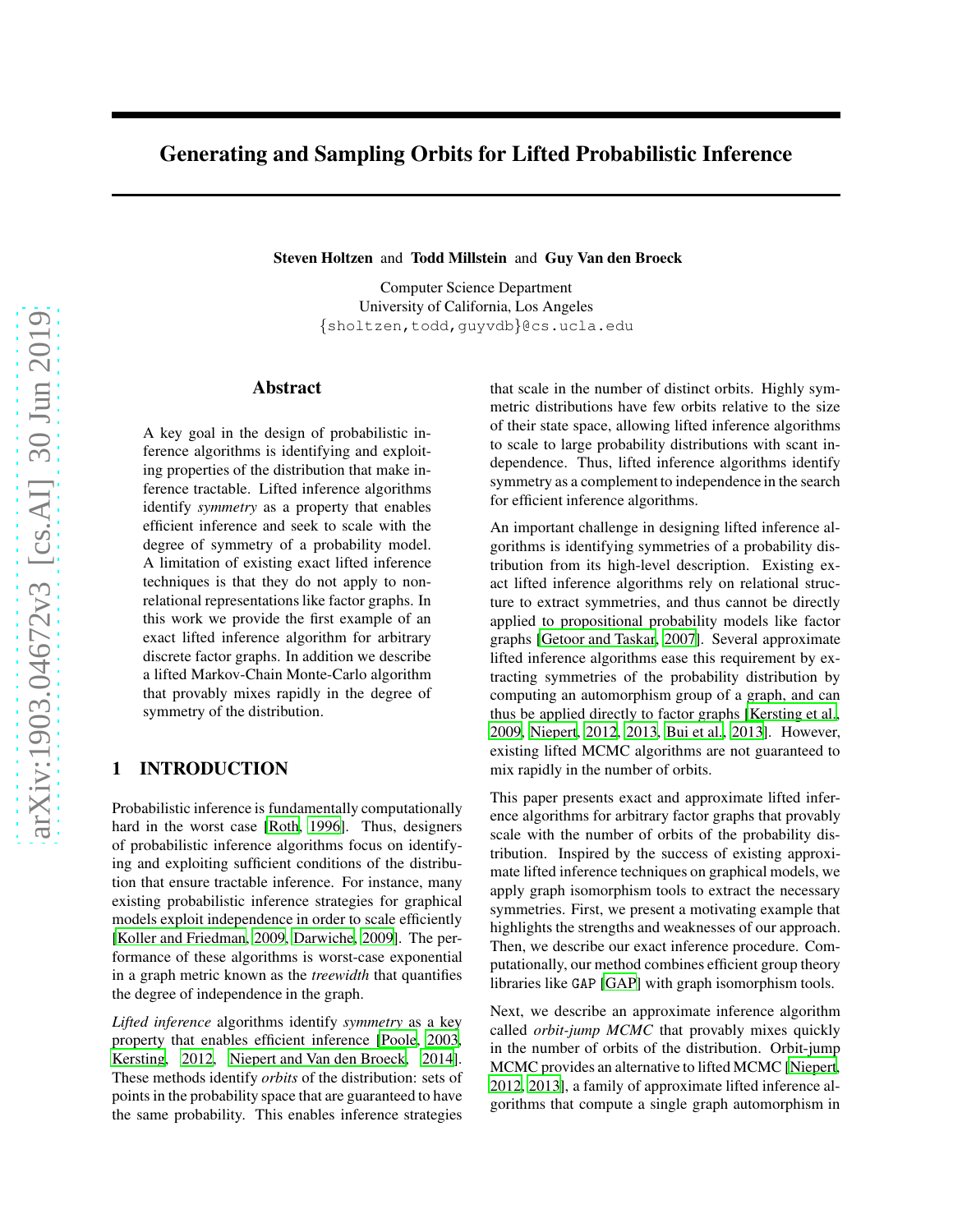<span id="page-1-0"></span>

(a) The colored factor graph encoding of the soft (b) Orbits of the assignments to variables in the soft pigeonhole problem. An assignment is written as a binary string  $x_{1A}x_{2A}x_{3A}x_{1B}x_{2B}x_{3B}$ . Each orbit is boxed, and each canonical representative is bold. Cases where there are 4 or greater true variable assignments are omitted, as these are symmetric to previously listed cases where the true and false values are flipped.

Figure 1: A graphical model representation and orbit structure of the pigeonhole example with 3 pigeons and 2 holes.

order to quickly transition *within* orbits. A key advantage of lifted MCMC is that transitions do not each require a call to a graph isomorphism tool. However, lifted MCMC relies on Gibbs sampling to jump *between orbits*, and as a consequence has no guarantees about its mixing time in terms of the number of orbits. We will show that orbit-jump MCMC mixes rapidly in the number of distinct orbits, at the cost of requiring multiple graph isomorphism calls for each transition.

Note, however, that purely scaling in the number of orbits is not a panacea. Our methods are both limited: there are liftable probability models that still have too many orbits for our methods to be effective. The presented methods *only* exploit symmetry, which is in contrast to existing exact lifted inference algorithms that simultaneously exploit symmetry and independence. Therefore, our algorithms scale exponentially for certain well-known liftable distributions, such as the friends and smokers Markov logic network [\[Niepert and Van den Broeck,](#page-9-5) [2014\]](#page-9-5). Thus, we view this work as providing a foundation for future work on inference for factor graphs that exploits both symmetry and independence.

## <span id="page-1-3"></span>2 MOTIVATION

pigeonhole problem.

As a motivating example, consider performing exact lifted probabilistic inference on a probabilistic version of the pigeonhole problem. The pigeonhole problem is a well-studied problem from automated reasoning that exhibits nuanced symmetry. While seemingly simple, the pigeonhole problem is in fact extremely challenging to reason about, and is often used as a benchmark in automated reasoning tasks [\[Benhamou and Sais](#page-9-12), [1994,](#page-9-12) [Sabharwal, 2005](#page-9-13), [Raz, 2004](#page-9-14)]. A *weighted set of clauses* is a set of pairs  $\Delta = \{(w, f)\}\$  where f is a Boolean clause and  $w \in \mathbb{R}$  is a weight. A weighted set of clauses defines a probability distribution over assignments x of variables in  $\Delta$  according to the following:

$$
\Pr(\mathbf{x}) = \frac{1}{Z} \exp \left[ \sum_{\{(w,f) \in \Delta \mid \mathbf{x} \models f\}} w \right],
$$

where Z is a normalizing constant, and  $x \models f$  denotes that clause  $f$  is satisfied in world x. Our goal is to compute  $Z$ , a task that is #P-hard in general.

Consider a set of weighted clauses for a *soft pigeonhole problem*. There are *n* pigeons and *m* holes. Each pigeon can occupy at most one hole, and pigeons prefer to be solitary. To encode this situation as a weighted set of clauses, for each pigeon i and hole j, let  $x_{ij}$  be a Boolean variable that is true if and only if pigeon  $i$  occupies hole  $i$ .

The set  $\Delta$  is a union of two sets of weighted clauses. For each pigeon, we introduce a clause that forces it to occupy at most a single hole:

<span id="page-1-1"></span> $(\infty, \overline{x_{ik}} \vee \overline{x_{il}})$  for each pigeon i and holes  $k \neq l$ . (1)

An infinite weight encodes a *hard clause* that must hold in the distribution [\[Richardson and Domingos, 2006](#page-9-15)]. Then, for each hole we introduce clauses that assign a positive weight to not having multiple pigeons:

<span id="page-1-2"></span> $(2, \overline{x_{kj}} \vee \overline{x_{lj}})$  for each hole j and pigeons  $k \neq l$ . (2)

Figure [1a](#page-1-0) depicts this probability distribution with 3 pigeons and 2 holes as a pairwise colored factor graph, where each weighted clause is a factor (box) and each distinct factor is given its own color [\[Niepert](#page-9-8), [2012,](#page-9-8) [Bui et al.](#page-9-10), [2013\]](#page-9-10). The factors in Equation [1](#page-1-1) are colored red, and the factors in Equation [2](#page-1-2) are colored black.

The symmetries of this probability distribution directly correspond to automorphisms of the colored graph in Figure [1a](#page-1-0) [\[Bui et al.](#page-9-10), [2013](#page-9-10), [Niepert](#page-9-8), [2012](#page-9-8)]. In this paper, we consider only symmetries on assignments that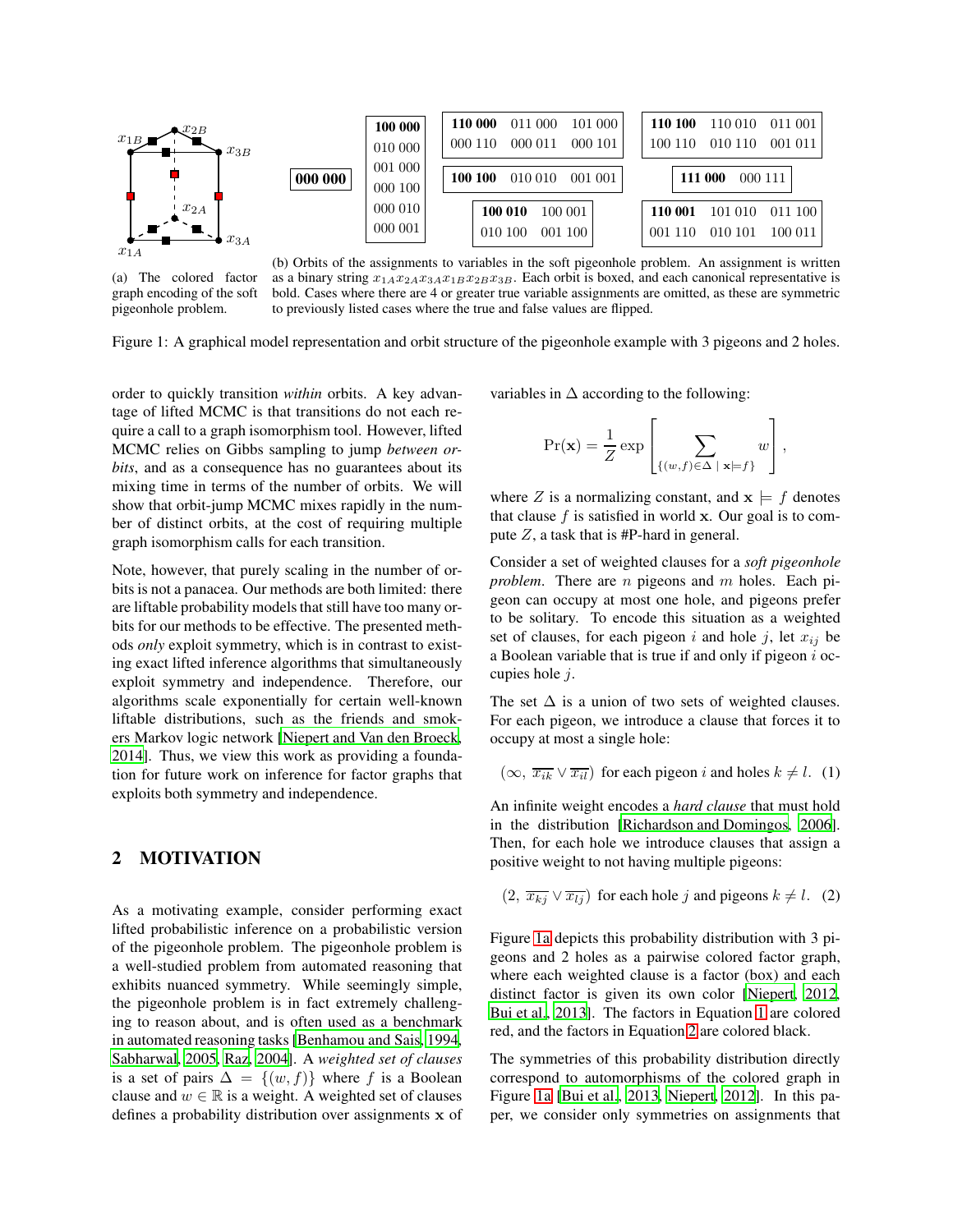arise from symmetries on the variables. Any permutation of vertices that preserves the graph structure leaves the distribution unchanged.<sup>[1](#page-2-0)</sup> Two assignments that are reachable from one another via a sequence of permutations are in the same *orbit*; all assignments in the same orbit thus have the same probability. Figure [1b](#page-1-0) shows the orbits of the 3-pigeon 2-hole scenario up to inversion of true and false assignments. Each orbit is boxed. There are few orbits relative to the number of states, which is the property that our lifted inference algorithms exploit.

We present both exact and approximate inference strategies that scale with the number of orbits of a probability distribution. Our exact inference algorithm is as follows. First, generate a single *canonical representative* from each orbit; in Figure [1b,](#page-1-0) canonical representatives are shown in bold. Then for each representative, compute the size of its orbit. If both of these steps are efficient, then this inference computation scales efficiently with the number of orbits, and we call it lifted. This *orbit generation* procedure is at the heart of many existing lifted inference algorithms that construct sufficient statistics of the distribution from a relational representation [\[Niepert and Van den Broeck](#page-9-5), [2014](#page-9-5)]. We present an exact lifted inference algorithm in Section [4](#page-3-0) that applies this methodology to arbitrary factor graphs by using graph isomorphism tools to generate canonical representatives and compute orbit sizes.

Next, in Section [5](#page-6-0) we describe an approximate inference algorithm called *orbit-jump MCMC* that provably mixes quickly in the number of distinct orbits of the distribution. This algorithm uses as its proposal the *uniform orbit distribution*: the distribution defined by choosing an orbit of the distribution uniformly at random, and then choosing an element within that orbit uniformly at random. We present a novel application of the *Burnside process* in order to draw samples from the uniform orbit distribution [\[Jerrum](#page-9-16), [1993](#page-9-16)], and show how to implement the Burnside process on factor graphs by using graph isomorphism tools. Thus, this orbit-jump MCMC provides an alternative to lifted MCMC that trades computation time for provably good sample quality.

## 3 BACKGROUND

This section gives a brief description of important concepts from group theory and approximate lifted inference that will be used throughout the paper. $<sup>2</sup>$  $<sup>2</sup>$  $<sup>2</sup>$ </sup>

#### 3.1 GROUP THEORY

We review some standard terminology and notation from group theory, following [Artin \[1998\]](#page-9-17). A *group* G is a pair  $(S, \cdot)$  where S is a set and  $\cdot : S \times S \rightarrow S$  is a binary associative function such that there is an identity element and every element in S has an inverse under (·). The *order* of a group is the number of elements of its underlying set, and is denoted |G|. A *permutation group acting on a set*  $\Omega$  is a set of bijections  $q : \Omega \to \Omega$  that forms a group under function composition. For  $G$  acting on  $\Omega$ , a function  $f : \Omega \to \Omega'$  is *G*-invariant if  $f(g \cdot x) = f(x)$ for any  $g \in \mathcal{G}, x \in \Omega$ . Two elements  $x, x' \in \Omega$  are in the same *orbit* under G if there exists  $g \in \mathcal{G}$  such that  $x = g \cdot x'$ . Orbit membership is an equivalence relation, written  $x \sim_{\mathcal{G}} x'$ . The set of all elements in the same orbit is denoted  $Orb_G(x)$ . A *stabilizer* of x is an element  $g \in \mathcal{G}$  such that  $g \cdot x = x$ ; the set of all stabilizers of x is a group called the *stabilizer subgroup*, denoted  $\text{Stab}_{\mathcal{G}}(x)$ . The subscript in the previous notation is elided when clear. A *cycle*  $(x_1 x_2 \cdots x_n)$  is a permutation  $x_1 \mapsto x_2, x_2 \mapsto x_3, \dots, x_n \mapsto x_1$ . A permutation can be written as a product of disjoint cycles.

### 3.2 LIFTED PROBABILISTIC INFERENCE & GRAPH AUTOMORPHISMS

Lifted inference relies on the ability to identify the symmetries of probability distributions. In existing exact lifted inference methods, the symmetries are evident from the relational structure of the probability model [\[Poole](#page-9-3), [2003,](#page-9-3) [De Salvo Braz et al.](#page-9-18), [2005,](#page-9-18) [Gogate and Domingos, 2011,](#page-9-19) [Van den Broeck](#page-10-0), [2013\]](#page-10-0). In order to extend the insights of lifted inference to models where the symmetries are less accessible, many lifted approximation algorithms rely on graph isomorphism tools to identify the symmetries of probability distributions [\[Niepert](#page-9-8), [2012,](#page-9-8) [Bui et al., 2013,](#page-9-10) [Mckay and Piperno,](#page-9-20) [2014\]](#page-9-20).

A *colored graph* is a 3-tuple  $G = (V, E, C)$  where  $(V, E)$ are the vertices and edges of an undirected graph and  $C = \{V_i\}_{i=1}^k$  is a partition of vertices into k sets. As notation, for a vertex v, let  $\text{color}(v, C) = i$  if  $v \in V_i$ . A colored graph automorphism is an edge and colorpreserving vertex automorphism:

**Definition 3.1.** Let  $G = (V, E, C)$  and  $G' = (V, E', C')$ be colored graphs. Then G and G' are *color-automorphic* to one another, denoted  $\cong$ , if there exists a bijection  $\phi$ :  $V \rightarrow V$  such that

- 1. Vertex neighborhoods are preserved, i.e. for any  $v_1, v_2 \in V, (v_1, v_2) \in E \Leftrightarrow (\phi(v_1), \phi(v_2)) \in E';$
- 2. Vertex colors are preserved, i.e. for all  $v \in V$ ,  $\text{color}(v, C) = \text{color}(\phi(v), C').$

<span id="page-2-0"></span><sup>&</sup>lt;sup>1</sup>We assume here w.l.o.g. but for simplicity that the factors are individually fully symmetric. Asymmetric factors can either be made symmetric by duplicating variable nodes [\[Niepert,](#page-9-8) [2012\]](#page-9-8) or encoded using colored edges [\[Bui et al.](#page-9-10), [2013](#page-9-10)].

<span id="page-2-1"></span><sup>&</sup>lt;sup>2</sup>See [A](#page-11-0)ppendix A for a summary of the notation.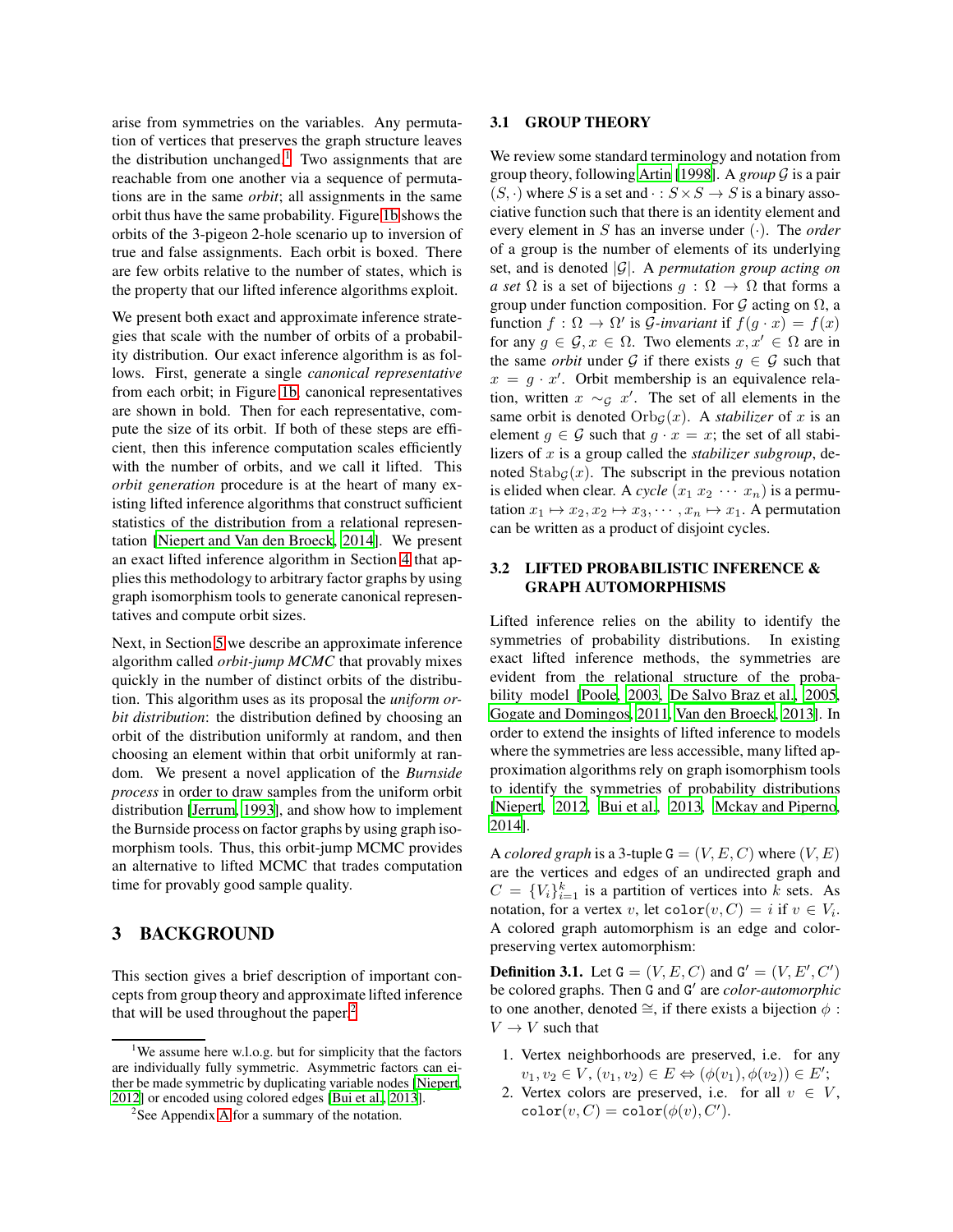The *color automorphism group* of a colored graph G, denoted  $A(G)$ , is the group formed by the set of color automorphisms of G under composition. The group  $\mathbb{A}(G)$ acts on the vertices of G by permuting them. Tools like Nauty can compute  $A(G)$  and are typically efficient in | $V$ | [\[Mckay and Piperno, 2014\]](#page-9-20).

Colored graph automorphism groups are related to factor graphs via the following:

**Definition 3.2.** Let  $\mathcal{F} = (\mathbf{X}, F)$  be a factor graph with variables  $X$ , and factors  $F$ , where  $F$  are symmetric functions on assignments to variables  $X$ , written  $x$ . Then the *colored graph induced by*  $\mathcal F$  is a tuple  $(V, E, C)$  where  $V = \mathbf{X} \cup F$ , the set of edges E connects variables and factors in  $\mathcal F$ , and  $C$  is a partition such that (1) factor nodes are given the same color iff they are identical factors, and (2) variables are colored with a single color that is distinct from the factor colors.

This definition is due to [Bui et al. \[2013\]](#page-9-10), where the following theorem is proved (with different terminology):

Theorem 3.1 [\(Bui et al. \[2013\]](#page-9-10), Theorem 2). *Let* F *be a factor graph and* G *be its induced colored graph. Then, the distribution of*  $F$  *is*  $\mathbb{A}(G)$ *-invariant.* 

## <span id="page-3-0"></span>4 EXACT LIFTED INFERENCE

In this section we describe our exact lifted inference procedure. First we discuss the group-theoretic properties of orbit generation that enable efficient exact lifted inference. Then, we describe our algorithm for implementing orbit generation on colored factor graphs. Finally, we present some case studies demonstrating the performance of our algorithm.

#### 4.1 G-INVARIANCE AND TRACTABILITY

In this section we describe the group-theoretic underpinnings of our orbit-generation procedure and describe its relationship with previous work on tractability through exchangeability. We will capture the behavior of a  $\mathcal{G}$ invariant probability distribution on a set of *canonical representatives* of each orbit:

**Definition 4.1.** Let  $G$  be a group that acts on a set Ω. Then, there exists a set of *canonical representatives* set  $\Omega/\mathcal{G} \subseteq \Omega$  and surjective *canonization function*  $\sigma$  :  $\Omega \to \Omega/G$  such that for any  $x, y \in \Omega$ , (1)  $Orb(x) = Orb(\sigma(x))$ ; and (2)  $Orb(x) = Orb(y)$  if and only if  $\sigma(x) = \sigma(y)$ .

In statistics, σ is often called a *sufficient statistic* of a partially exchangeable distribution [\[Niepert and Van den Broeck, 2014,](#page-9-5) [Diaconis and Freedman, 1980](#page-9-21)]. The motivating example hinted at a general-purpose solution for exact inference that proceeds in two phases. First, one constructs a representative of each orbit; then, one efficiently computes the size of that orbit. We can formalize this using group theory:

Theorem 4.1. *Let* Pr *be a* G*-invariant distribution on*  $\Omega$ *, and evidence*  $\mathbf{e}: \Omega \to \mathbb{B}$  *be a G-invariant function. Then, the complexity of computing the most probable explanation (MPE) is* poly(|Ω/G|) *if the following can be computed in* poly $(|\Omega/\mathcal{G}|)$ *:* 

- <span id="page-3-1"></span>*1. Evaluate*  $Pr(x)$  *for*  $x \in \Omega$ *;*
- *2. (Canonical generation) Generate a set of canonical representatives* Ω/G*,*

*Moreover, if*  $|Orb(x)|$  *can be computed in*  $poly(|\Omega/\mathcal{G}|)$ *, then*  $Pr(e)$  *can be computed in*  $poly(|\Omega/\mathcal{G}|)$ *.* 

*Proof.* To compute the MPE, choose:

$$
\underset{\{x \in \Omega/\mathcal{G} \mid \mathbf{e}(x) = \mathbf{T}\}}{\arg \max} \Pr(x). \tag{3}
$$

The  $G$ -invariance of e allows us to evaluate e on only x without considering other elements of  $Orb(x)$ . To compute Pr(e), compute

$$
\sum_{\{x \in \Omega/\mathcal{G} \mid \mathbf{e}(x) = \mathbf{T}\}} |\text{Orb}(x)| \times \text{Pr}(x). \tag{4}
$$

Both of these can be accomplished in poly( $|\Omega/G|$ ).  $\Box$ 

[Niepert and Van den Broeck \[2014](#page-9-5)] identified a connection between bounded-width *exchangeable decompositions* and tractable (i.e., domain-lifted) exact probabilistic inference using the above approach. Exchangeable decompositions are a particular kind of G-invariance. Let  $Pr(\mathbf{X}_1, \mathbf{X}_2, \cdots, \mathbf{X}_n)$  be a distribution on sets of variables  $X_i$ . Let  $S_n$  be a group of all permutations on a set of size  $n$ . Then, this distribution has an exchangeable decomposition along  $\{X_i\}$  if, for any  $g \in S_n$ :

$$
Pr(\mathbf{X}_1, \mathbf{X}_2, \cdots, \mathbf{X}_n) = Pr(\mathbf{X}_{g\cdot 1}, \mathbf{X}_{g\cdot 2}, \cdots, \mathbf{X}_{g\cdot n})
$$

[Niepert and Van den Broeck \[2014](#page-9-5)] showed how to perform exact lifted probabilistic inference on any distribution with a fixed-width exchangeable decomposition by directly constructing canonical representatives. However, this construction does not generalize to other kinds of symmetries, and thus cannot be applied to factor graphs which may have arbitrarily complex symmetric structure. In the next section, we show how to apply Theorem [4.1](#page-3-1) to factor graphs.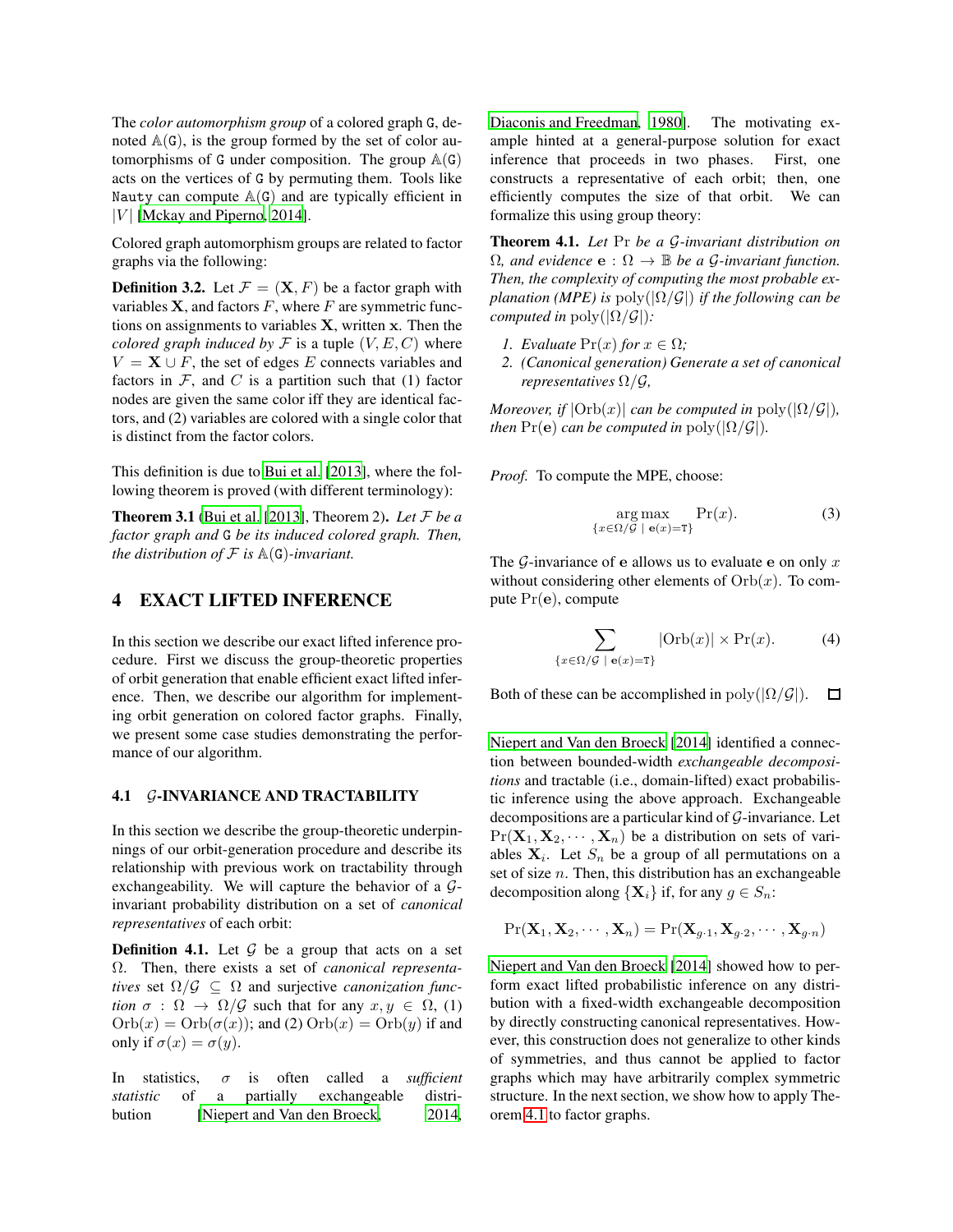<span id="page-4-0"></span>

Figure 2: A colored graph of the 3-pigeon 2-hole problem that encodes the assignment  $x = 000 111$ . True variable nodes are gray and false variable nodes are white.

### 4.2 ORBIT GENERATION

The previous section shows that inference can be efficient if we can (1) construct representatives of each orbit class, (2) compute how large each orbit is. In this section, we give an algorithm for performing these two operations for colored factor graphs. First, we describe how to encode variable assignments directly into the colored factor graph, allowing us to leverage graph isomorphism tools to compute canonical representatives and orbit sizes for assignments to variables in factor graphs. This colored assignment encoding is our key technical contribution, and forms a foundation for our exact and approximate inference algorithms. Then, we will give a breadth-first search procedure for generating all canonical representatives of a colored factor graph.

#### <span id="page-4-1"></span>4.2.1 Encoding Assignments

Our objective in this section is to leverage graph isomorphism tools to compute the key quantities necessary for applying the procedure described in Theorem [4.1](#page-3-1) to factor graphs. Let G be the induced colored graph of  $\mathcal{F}$ . As terminology, an element  $x \in \mathbb{B}^{X}$  is an assignment to variables X. We will use graph isomorphism tools to construct (1) a canonization function for variable assignments,  $\sigma : \mathbb{B}^{\mathbf{X}} \to \mathbb{B}^{\mathbf{X}}/\mathbb{A}(\mathsf{G})$ ; and (2) the size of the orbit of  $x \in \mathbb{B}^{X}$  under  $\mathbb{A}(G)$ . To do this, we encode assignments directly into the colored factor graph, which to our knowledge is a novel construction in this context:

**Definition 4.2.** Let  $\mathcal{F} = (\mathbf{X}, F)$  be a factor graph, let  $\mathbf{x} \in \mathbb{B}^{X}$ , and let  $\mathbf{G} = (V, E, C)$  be the colored graph induced by F. Then the *assignment-encoded colored graph*, denoted  $G(\mathcal{F}, \mathbf{x})$ , is the colored graph that colors the variable nodes that are true and false in x with distinct colors in G.

An example is shown in Figure [2,](#page-4-0) which shows an encoding of the assignment 000 111. The assignment 000 111 is isomorphic to the assignment 111 000 under the action of  $A(G)$ , specifically flipping holes. Then, assignments that are in the same orbit under  $A(G)$  have isomorphic colored graph encodings:

<span id="page-4-2"></span>**Theorem 4.2.** Let  $\mathcal{F} = (\mathbf{X}, F)$  be a factor graph, G *be its colored graph encoding, and*  $\mathbf{x}, \mathbf{x}' \in \mathbb{B}^{\mathbf{X}}$ *. Then,*  $\mathbf{x} \sim \mathbf{x}'$  *under the action of*  $\mathbb{A}(\mathsf{G})$  *iff*  $\mathsf{G}(\mathcal{F}, \mathbf{x}) \cong \mathsf{G}(\mathcal{F}, \mathbf{x}').$ 

*Proof.* See Appendix [B.1.](#page-11-1)

 $\Box$ 

Canonization Our goal now is to use graph isomorphism tools to construct a canonization function for variable assignments. In particular, it maps all isomorphic assignments to exactly one member of their orbit. We will rely on *colored graph canonization*, a well-studied problem in graph theory for which there exist many implementations [\[Mckay and Piperno, 2014\]](#page-9-20):

**Definition 4.3.** Let  $G = (V, E, C)$  be a colored graph. Then a *colored graph canonization* is a canonization function  $\sigma: V \to V/\mathbb{A}(\mathsf{G})$ .

A colored graph canonization function applied to Figure [2](#page-4-0) will select exactly one color-isomorphic vertex configuration as the canonical one, for example putting all pigeons in hole A. Then, the canonization of the assignment-encoded colored graph is a canonization of variable assignments:

**Definition 4.4.** Let  $\mathcal{F} = (\mathbf{X}, F)$  and  $\mathbf{x} = \{(x, v)\}\$ be a variable assignment, where  $x \in \mathbf{X}$  and  $v \in \mathbb{B}$ . Let  $\sigma_{G(\mathcal{F}, \mathbf{x})}$  be a canonization of  $G(\mathcal{F}, \mathbf{x})$ . Then, let  $\sigma' : \mathbb{B}^{\mathbf{X}} \to \mathbb{B}^{\mathbf{X}}$  be defined  $\sigma'(\mathbf{x}) = \{(\sigma_{\mathbf{G}(\mathcal{F}, \mathbf{x})}(x), v) \mid$  $(x, v) \in \mathbf{x}$ . Then  $\sigma'$  is called the *induced variable can*- $\overrightarrow{onization}$  of  $\mathbb{B}^{\mathbf{X}}$ .

Intuitively, an induced variable canonization computes the canonization of the assignment-encoded colored graph, and then applies that canonization function to variables. Then,

Proposition 4.1. *For a factor graph* F *with colored graph* G*, the induced variable canonization is a canonization function*  $\mathbb{B}^{\mathbf{X}} \to \mathbb{B}^{\mathbf{X}}/\mathbb{A}(\mathsf{G})$ .

Computing the size of an orbit Theorem [4.1](#page-3-1) requires efficiently computing the size of the orbit of an assignment. To accomplish this, we will apply the orbitstabilizer theorem in a manner similar to [Niepert \[2013](#page-9-9)]. The size of a stabilizer is related to the size of an orbit with the following well-known theorem:

Theorem 4.3 (Orbit-stabilizer). *Let* G *act on* Ω*. Then for any*  $x \in \Omega$ ,  $|\mathcal{G}| = |\text{Stab}(x)| \times |\text{Orb}(x)|$ .

Thus, to compute orbit size of assignments x, we will compute (1) the order of the  $Stab(x)$  under  $A(G)$ ; and (2) the order of  $A(G)$ . Now we can again use graph isomorphism tools. The stabilizer of x corresponds with the automorphism group of the colored graph encoding of x. To see this, observe that a permutation that relabels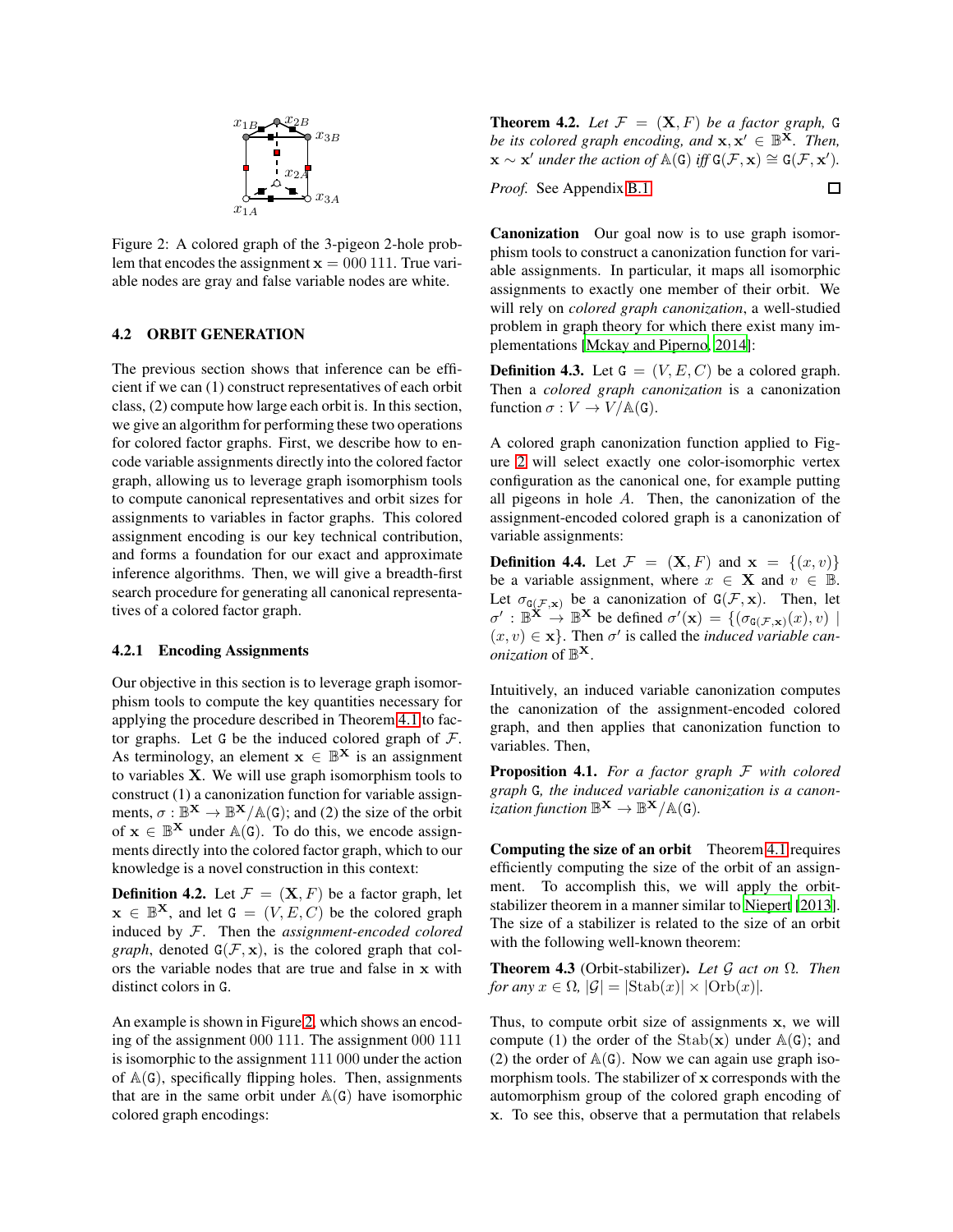<span id="page-5-0"></span>

Figure 3: Example breadth-first search tree, read topdown. White nodes encode false assignments, and black nodes encode true assignments.

pigeons but leaves holes fixed is a stabilizer of the assignment in Figure [2;](#page-4-0) this permutation is also a member of the color-automorphism group of the graph. Formally:

<span id="page-5-2"></span>**Theorem 4.4.** Let  $\mathcal{F} = (\mathbf{X}, F)$  be a factor graph with *colored graph encoding*  $G$ *. Then for any*  $\mathbf{x} \in \mathbb{B}^{\mathbf{X}}$ *,*  $\mathrm{Stab}_{\mathbb{A}(\mathsf{G})}(\mathbf{x}) = \mathbb{A}(\mathsf{G}(\mathcal{F},\mathbf{x})).$ 

The proof can be found in Appendix [B.2.](#page-11-2) Thus we have reduced computing orbit sizes to computing group orders, which can be computed efficiently using computational group theory tools such as GAP [\[GAP,](#page-9-11) [Seress](#page-10-1), [2003\]](#page-10-1). Thus if we can exhaustively generate canonical representatives, then we can perform lifted exact inference. The next section shows how to do this.

#### 4.2.2 Generating All Canonical Representatives

Our algorithm for generating canonical representatives is a simple breadth-first search that relies on assignment canonization. This procedure is a kind of *isomorph-free exhaustive generation*, and there exist more sophisticated procedures than the one we present here [\[McKay, 1998](#page-9-22)].

Let x be some variable assignment. Then, an *augmentation* of x is a copy of x with one variable that was previously false assigned to true. We denote the set of all augmentations as  $A(x)$ . Our breadth-first search tree will be defined by a series of augmentations as follows:

- 1. Nodes of the search tree are assignments x.
- 2. The root of the tree is the all false assignment.
- 3. Each level  $L$  of the search tree has exactly  $L$  true assignments to variables.
- 4. Nodes are expanded until level  $|X|$ .
- 5. Before expanding a node, check if it is not isomorphic to one that has already been expanded by computing its canonical form.
- 6. Then, expand a node x by adding  $A(x)$  to the frontier.

An example of this breadth-first search procedure is visualized in Figure [3.](#page-5-0) The search is performed on a 4 variable factor graph that has one factor on each edge, and all factors are symmetric. The factors are elided in the figure for visual clarity. Each arrow represents an augmentation. Crossed out graphs are pruned due to being isomorphic with a previously expanded node.

Now we bound the number of required graph isomorphism calls for this search procedure:

**Theorem 4.5.** For a factor graph  $F = (X, F)$ *with* |B <sup>X</sup>/A(G)| *canonical representatives, the above breadth-first search requires at most*  $|X| \times |\mathbb{B}^X/\mathbb{A}(G)|$ *calls to a graph isomorphism tool.*

*Proof.* There are at most  $|\mathbb{B}^{X}/\mathbb{A}(G)|$  expansions, and each expansion adds at most  $|\mathbf{X}|$  nodes to the frontier. A canonical form must be computed for each node that is added to the frontier.  $\Box$ 

Pruning expansions This expansion process can be further optimized by preemptively reducing the number of nodes that are added to the frontier in Step 6, using the following lemma:

<span id="page-5-1"></span>Lemma 4.1 (Expansion Pruning). *Let* F *be a factor graph,*  $x$  *be a variable assignment, and*  $x_1$ ,  $x_2$  *be augmentations of* x *that update variables* x *and* y *respectively. Then,*  $\mathbf{x}_1$  ∼  $\mathbf{x}_2$  *under*  $\mathbb{A}(G)$  *if* x *and* y are *in the same variable orbit under*  $\mathbb{A}(\mathsf{G}(\mathcal{F}, \mathbf{x}))$ *.* 

The proof is in Appendix [B.3.](#page-11-3) Using this lemma we can update Step 6 to only include a single element of each variable orbit of **X** under  $\mathbb{A}(G(\mathcal{F}, \mathbf{x}))$ .

#### 4.3 EXACT LIFTED INFERENCE ALGORITHM

Now we combine the theory of the previous two sections to perform exact lifted inference on factor graphs. Algorithm [1](#page-6-1) performs exact lifted inference via a breadthfirst search over canonical assignments. Variable  $r$  holds a set of canonical representatives,  $q$  holds the frontier, p accumulates the unnormalized probability of the evidence, and Z accumulates the normalizing constant. A graph isomorphism tool is used to compute  $\sigma$  on Line 5. Each time the algorithm finds a new representative, it computes the size of the orbit using the orbit stabilizer theorem on Line 9; GAP is used to compute the order of these permutation groups. Lemma [4.1](#page-5-1) is used on Line 13 to avoid adding augmentations to the frontier that are known a-priori to be isomorphic to prior ones. This algorithm can be easily modified to produce the MPE by simply returning the canonical representative from  $r$  with the highest probability.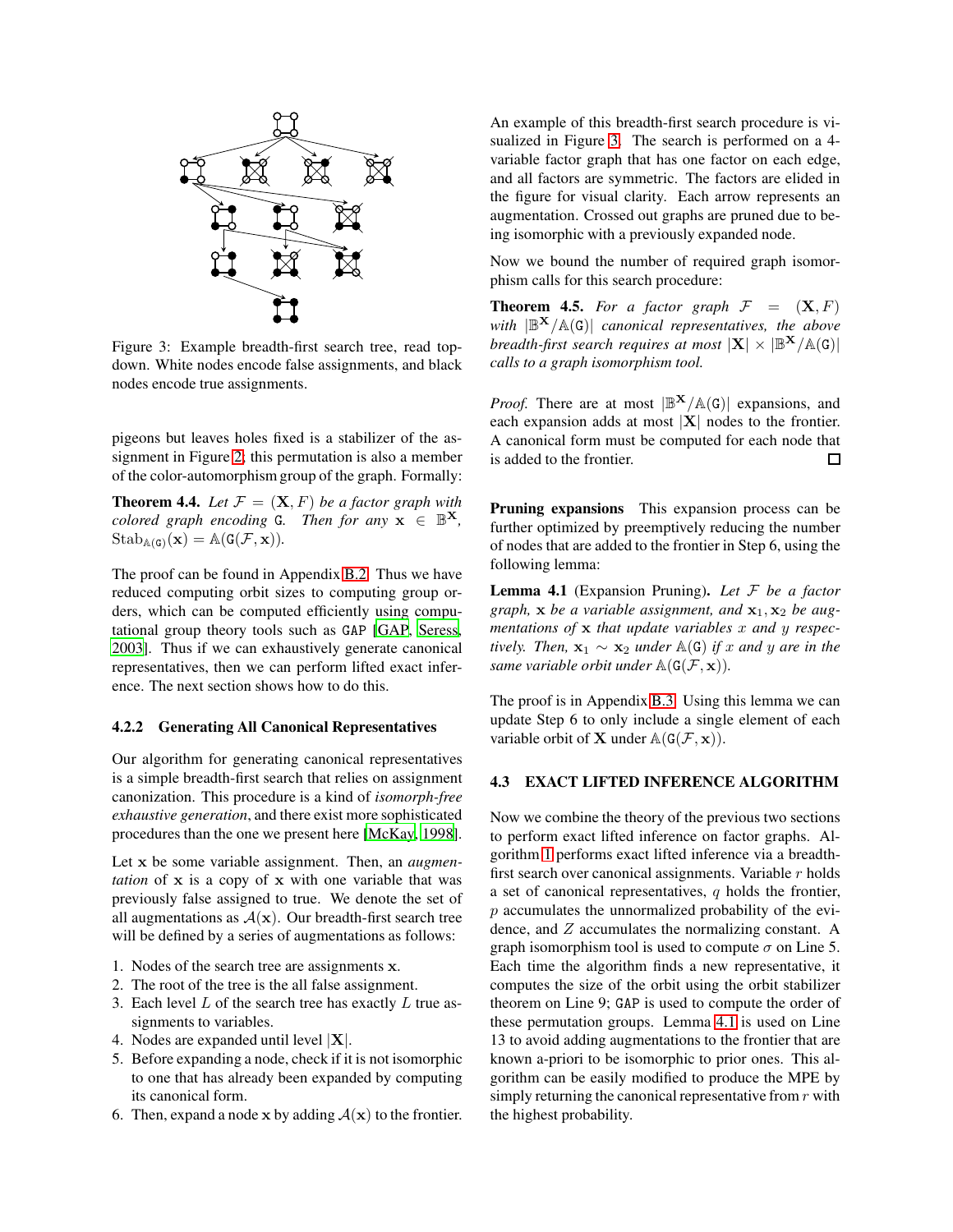Algorithm 1: ExactLiftedInference( $\mathcal{F},$ e)

**Data:** A factor graph  $\mathcal{F} = (\mathbf{X}, F)$  with color encoding G;  $A(G)$ -invariant evidence  $e$ **Result:** The probability of evidence  $Pr(e)$ 1  $r \leftarrow$  empty set,  $p \leftarrow 0, Z \leftarrow 0;$ 2 q  $\leftarrow$  queue containing the all-false assignment; <sup>3</sup> while q *is not empty* do 4  $\mathbf{x} \leftarrow q.\text{pop}$ (); 5 Canon  $\leftarrow \sigma(G(\mathcal{F}, \mathbf{x}))$ ; // Invoke graph iso. tool 6 if Canon  $\in r$  then <sup>7</sup> continue; <sup>8</sup> Insert Canon into r;  $\emptyset$  |  $|\text{Orb}(\mathbf{x})| \leftarrow |\mathbb{A}(\mathsf{G})|/|\mathbb{A}(\mathsf{G}(\mathcal{F}, \mathbf{x}))|$  ; // Invoke GAP 10 if  $e(x) = T$  then 11  $\vert p \leftarrow p + |Orb(\mathbf{x})| \times F(\mathbf{x});$  $12 \mid Z \leftarrow Z + |\text{Orb}(\mathbf{x})| \times F(\mathbf{x});$ 13 **for** *o from each variable orbit of*  $\mathbb{A}(\mathsf{G}(\mathcal{F}, \mathbf{x}))$  **do** <sup>14</sup> if o *is a false variable* then  $15$   $\mathbf{X}$  $\mathbf{x}' \leftarrow \mathbf{x}$  with *o* true;  $16$  | | Append x' to q; 17 return  $p/Z$ 

<span id="page-6-1"></span>Experimental Evaluation To validate our method we implemented Algorithm [1](#page-6-1) using the Sage math library, which wraps GAP and a graph isomorphism tool [\[The Sage Developers, 2018](#page-10-2)].<sup>[3](#page-6-2)</sup> We compared our lifted inference procedure against Ace, an exact inference tool for discrete Bayesian networks that is unaware of the symmetry of the model [\[Chavira and Darwiche, 2005](#page-9-23)]. Figure [4](#page-6-3) shows experimental results for performing exact lifted inference on two families of factor graphs. The first is a class of pairwise factor graphs that have an identical symmetric potential between all nodes, with one factor (in red) designated as an evidence factor:



We also evaluated our method on the pigeonhole problem from Section [2](#page-1-3) with two holes and increasing number of pigeons. In both experiments, the number of orbits grows linearly, even though there is little independence. Thus, Ace scales exponentially, since the treewidth grows quickly, while our method scales subexponentially. To our knowledge, this is the first example of performing exact inference on this family of models.

<span id="page-6-3"></span>

(a) Inference for pairwise factor (b) Inference for 2-hole pigeongraph. hole problem.

Figure 4: Evaluation of Algorithm [1.](#page-6-1) A red circle indicates that Ace ran out of memory at that time.

## <span id="page-6-0"></span>5 ORBIT-JUMP MCMC

In this section we introduce *orbit-jump MCMC*, an MCMC algorithm that mixes quickly when the distribution has few orbits, at the cost of requiring multiple graph isomorphism calls for each transition. The algorithm is summarized in Algorithm [2.](#page-7-0) Orbit-jump MCMC is an alternative to Lifted MCMC [\[Niepert, 2012,](#page-9-8) [2013\]](#page-9-9) that generates provably high-quality samples at the expense of more costly transitions. Lifted MCMC exploits symmetric structure to quickly transition *within* orbits. Lifted MCMC is efficient to implement: it requires only a single call to a graph isomorphism tool. However, lifted MCMC relies on Gibbs sampling to jump *between orbits*, and therefore has no guarantees about its mixing time for distributions with few orbits. Orbit-jump MCMC is a Metropolis-Hastings MCMC algorithm that uses the following distribution as its proposal:

**Definition 5.1.** Let G act on  $\Omega$ . Then for  $x \in \Omega$ , the *uniform orbit distribution* is:

$$
\Pr_{\Omega/\mathcal{G}}(x) \triangleq \frac{1}{|\Omega/\mathcal{G}| \times |\text{Orb}(x)|} \tag{5}
$$

This is the probability of uniformly choosing an orbit  $o \in$  $\Omega/\mathcal{G}$ , and then sampling uniformly from  $\sigma^{-1}(o)$ .

The *orbit-jump MCMC chain* for a G-invariant distribution Pr is defined as follows, initialized to  $x \in \Omega$ :

- 1. Sample  $x' \sim Pr_{\Omega/G}$ ;
- 2. Accept x' with probability min  $\left(1, \frac{\Pr(x') \times |\text{Orb}(x')|}{\Pr(x) \times |\text{Orb}(x)|}\right)$  $\frac{\Pr(x')\times|\text{Orb}(x')|}{\Pr(x)\times|\text{Orb}(x)|}$

This Markov chain has Pr as its stationary distribution. Orbit-jump MCMC has a high probability of proposing transitions *between* orbits, which is an alternative to the within-orbit exploration of lifted MCMC.<sup>[4](#page-6-4)</sup>

<span id="page-6-2"></span><sup>&</sup>lt;sup>3</sup>The source code for our exact and approximate inference algorithms can be found at <https://github.com/SHoltzen/orbitgen>.

<span id="page-6-4"></span><sup>4</sup> This proposal is independent of the previous state, a scheme that is sometimes called *Metropolized independent sampling* (MIS) [\[Liu, 1996](#page-9-24)]. Importance sampling is an alter-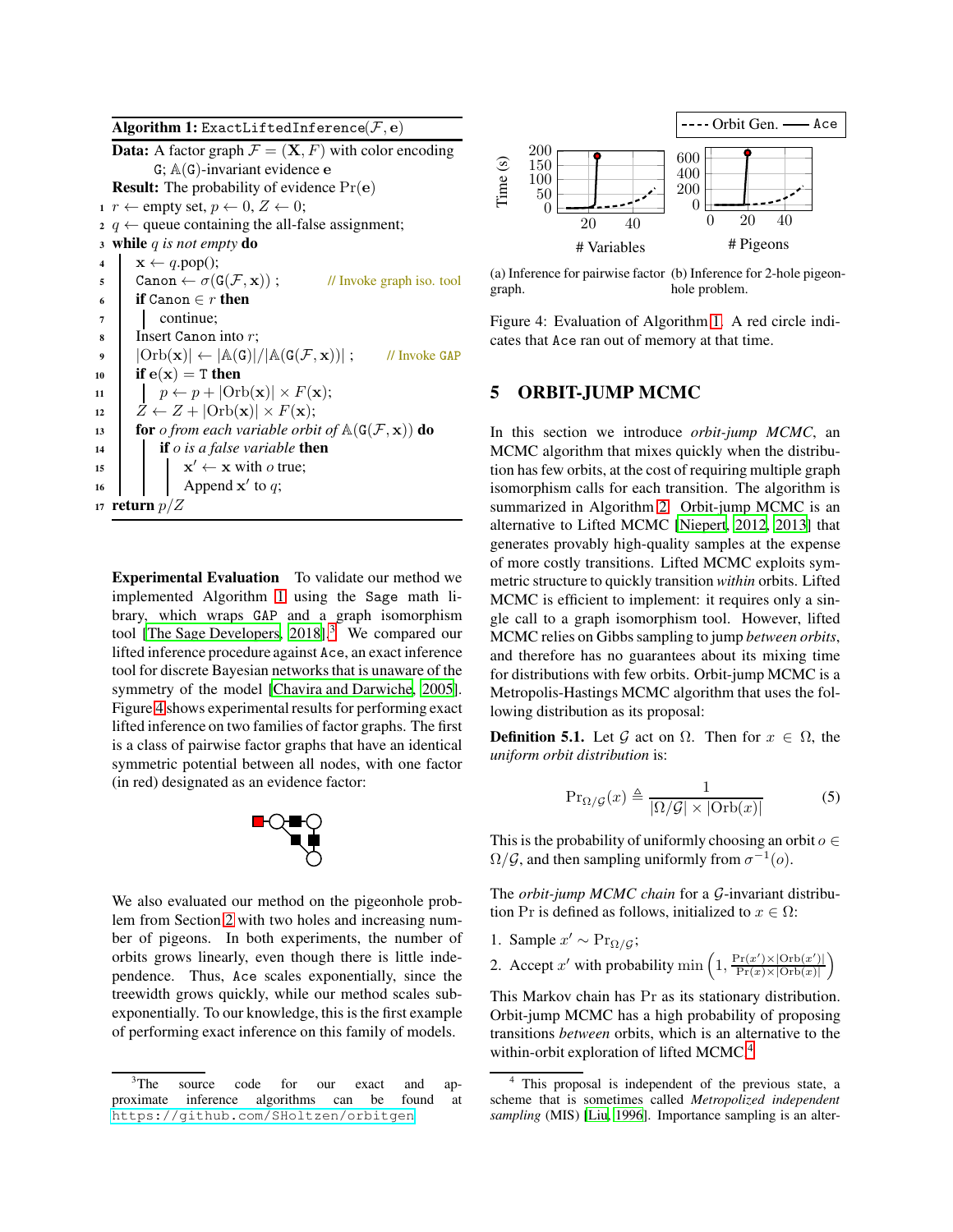<span id="page-7-1"></span>

Figure 5: Illustration of the Burnside process on a colored graph with two nodes and two colors.

Next we will describe how to sample from  $Pr_{\Omega/G}$  using an MCMC method known as the *Burnside process*. Then, we will discuss the mixing time of this proposal, and prove that it mixes in the number of orbits of the distribution.

#### 5.1 SAMPLING FROM  $Pr_{\Omega/G}$

[Jerrum \[1993\]](#page-9-16) gave an MCMC technique known as the *Burnside process* for drawing samples from  $Pr_{\Omega/G}$ . The Burnside process is a Markov Chain Monte Carlo method defined as follows, beginning from some  $x \in \Omega$ :

- 1. Sample  $g \sim$  Stab $(x)$  uniformly;
- 2. Sample  $x \sim Fix(g)$  uniformly, where  $Fix(g) = \{x \in$  $\Omega | g \cdot x = x$ . We call elements of Fix(q) *fixers*.

Theorem 5.1 [\(Jerrum](#page-9-16) [\[1993\]](#page-9-16)). *The stationary distribution of the Burnside process is equal to*  $Pr_{\Omega/G}$ *.* 

This process can be visualized as a random walk on a bipartite graph. One set of nodes are elements of  $\Omega$ , and the other set are elements of  $\mathcal G$ . There is an edge between  $x \in \Omega$  and  $g \in \mathcal{G}$  iff  $g \cdot x = x$ .

An example of this bipartite graph is shown in Figure [5.](#page-7-1) The set  $\Omega$  is the set of 2-node colored graphs, and the group  $G = S_2$  permutes the vertices of the graph. The identity element  $(A)(B)$  stabilizes all elements of  $\Omega$ , and so has an edge to every element in  $x$ ;  $(A \ B)$  only stabilizes graphs whose vertices have the same color.

[Jerrum](#page-9-16) [\[1993\]](#page-9-16) proved that the Burnside process mixes rapidly for several important groups, but it does not always mix quickly [\[Goldberg and Jerrum, 2002\]](#page-9-25). In such cases, it is important to draw sufficient samples from the Burnside process in order to guarantee that the orbitjump proposal is unbiased. Next we will describe how to implement the Burnside process on factor graphs using the machinery from Section [4.2.1.](#page-4-1)

#### 5.1.1 Burnside Process on Factor Graphs

For  $G$  acting on a set of variables  $X$ , the Burnside process requires the ability to (1) draw samples uniformly from

<span id="page-7-0"></span>

| <b>Algorithm 2:</b> A step of Orbit-jump MCMC                                                                                      |  |  |
|------------------------------------------------------------------------------------------------------------------------------------|--|--|
| <b>Data:</b> A factor graph $\mathcal{F} = (\mathbf{X}, F)$ , a point $\mathbf{x} \in \mathbb{B}^{\mathbf{X}}$ ,                   |  |  |
| number of Burnside process steps $k$                                                                                               |  |  |
| $1 \mathbf{X}' \leftarrow \mathbf{X}$                                                                                              |  |  |
| 2 for $i \in \{1, 2, \dots, k\}$ do                                                                                                |  |  |
| $\mathcal{G}_{\text{Stab}} \leftarrow \mathbb{A}(\texttt{G}(\mathcal{F}, \textbf{x}'))$ ;<br>// Invoke graph iso. tool<br>3        |  |  |
| Sample $s \sim \mathcal{G}_{\text{Stab}}$ using product replacement;<br>$\overline{\mathbf{4}}$                                    |  |  |
| for Each variable cycle $c$ of $s$ do<br>5                                                                                         |  |  |
| $v \sim$ Bernoulli(1/2);<br>6                                                                                                      |  |  |
| Assign all variables $c$ in $x'$ to $v$ ;                                                                                          |  |  |
| <b>s</b> Accept <b>x'</b> with probability min $\left(1, \frac{F(x') \times  \text{Orb}(x') }{F(x) \times  \text{Orb}(x) }\right)$ |  |  |

the stabilizer subgroup of an assignment to variables, and (2) sample a random fixer for any group element in  $G$ . Here we describe how to perform these two computations for a colored factor graph  $\mathcal{F} = (\mathbf{X}, F)$ .<sup>[5](#page-7-2)</sup> This procedure is summarized in lines 3–7 in Algorithm [2.](#page-7-0)

Stabilizer Sampling Section [4.2.1](#page-4-1) showed how to compute the stabilizer group of  $x \in \mathbb{B}^{X}$  using graph isomorphism tools. To sample uniformly from this stabilizer group, we rely on the *product replacement algorithm*, which is an efficient procedure for uniformly sampling group elements [\[Pak, 2000\]](#page-9-26).

**Fixer Sampling** Let  $g \in \mathcal{G}$  be a permutation that acts on the vertices of a colored factor graph. Then we uniformly sample an assignment-encoded colored factor graph that is fixed by  $q$  in the following way. First, decompose  $g$  into a product of disjoint cycles. Then, for each cycle that contains variable nodes, choose a truth assignment uniformly randomly, and then color the vertices in that cycle with that color. This colored graph is fixed by  $g$  and is uniformly random by the independence of coloring each cycle and the fact that all colorings fixed by g can be obtained in this manner.

#### 5.2 MIXING TIME OF ORBIT-JUMP MCMC

The *total variation distance* between two discrete probability measures  $\mu$  and  $\nu$  on  $\Omega$ , denoted  $d_{TV}(\mu, \nu)$ , is:

$$
d_{TV}(\mu, \nu) = \frac{1}{2} \sum_{x \in \Omega} |\mu(x) - \nu(x)|.
$$
 (6)

The *mixing time* of a Markov chain is the minimum number of iterations that the chain must be run starting in any state until the total variation distance between the chain and its stationary distribution is less than some parameter  $\varepsilon > 0$ . The mixing time of orbit-jump MCMC can

native to MIS. We use MIS rather than importance sampling in order to make the connection with lifted MCMC more explicit.

<span id="page-7-2"></span><sup>&</sup>lt;sup>5</sup>This process is conceptually similar to the procedure for randomly sampling orbits in the Pólya-theory setting described by [Goldberg \[2001\]](#page-9-27), but this is the first time that this procedure is applied directly to factor graphs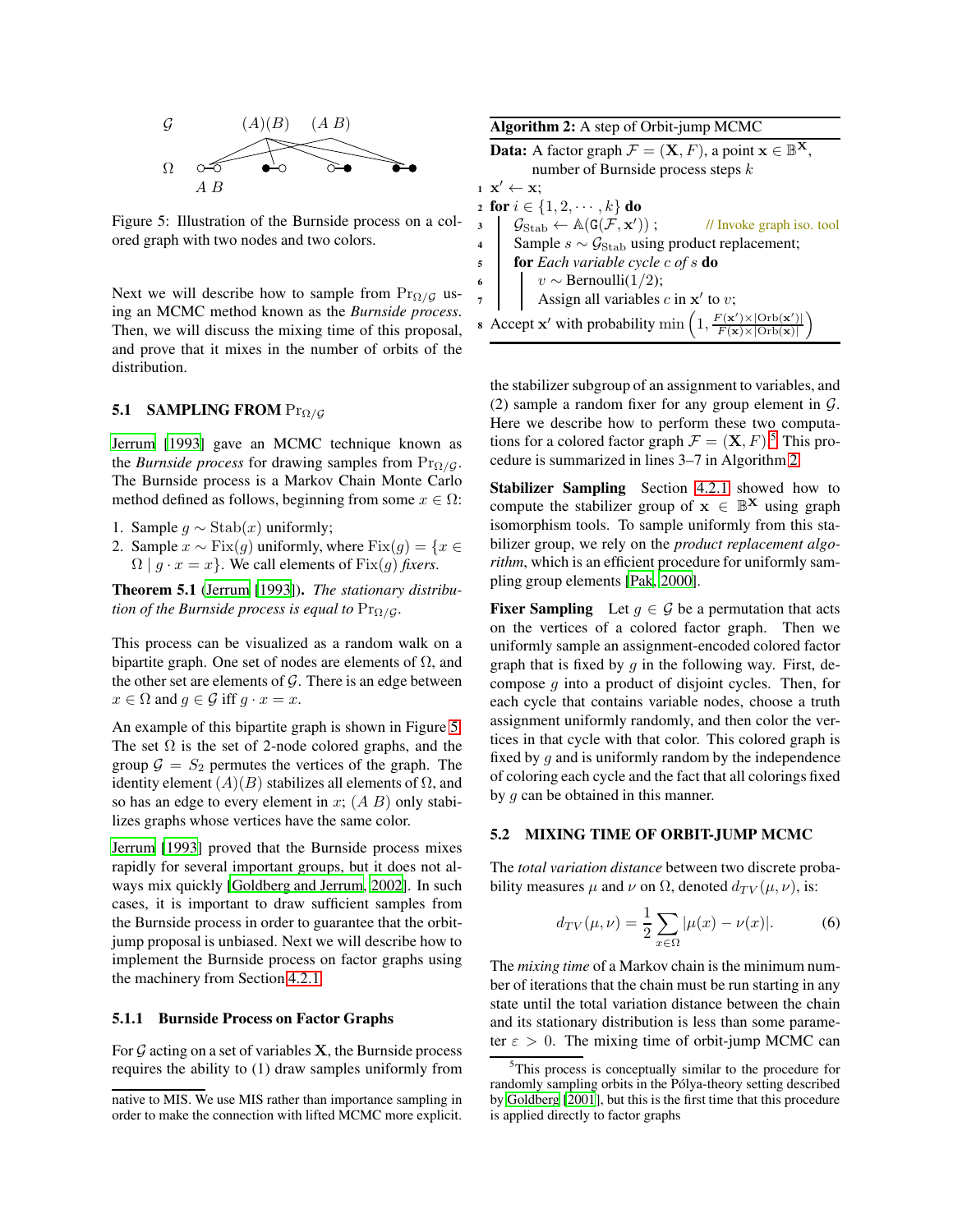<span id="page-8-1"></span>

Figure 6: Total variation distance between Markov chains and their stationary distributions for a pigeonhole problem with 5 pigeons and 2 holes. "Lifted" is lifted MCMC [\[Niepert](#page-9-8), [2012\]](#page-9-8) and "UB" is the upper bound predicted by Theorem [5.2.](#page-8-0)

be bounded in terms of the number of orbits, which is a property not enjoyed by lifted MCMC:

<span id="page-8-0"></span>Theorem 5.2. *Let* Pr *be a* G*-invariant distribution on* Ω *and let* P *be the transition matrix of orbit-jump MCMC. Then, for any*  $x \in \Omega$ ,  $d_{TV}(P^t x, Pr) \leq \left(\frac{|\Omega/\mathcal{G}|-1}{|\Omega/\mathcal{G}|}\right)^t$ . It *follows that for any*  $\varepsilon > 0$ ,  $d_{TV}(P^t x, \Pr) \leq \varepsilon$  if  $t \geq$  $\log(\varepsilon^{-1}) \times |\Omega/\mathcal{G}|.$ 

For a detailed proof see Appendix [B.4.](#page-11-4) Note that the bound on this mixing time does not take into account the cost of drawing samples from  $Pr_{\Omega/G}$ , which involves multiple graph isomorphism calls.

Pigeonhole case study We implemented the orbitjump MCMC procedure on factor graphs using Sage. In order to evaluate the performance of orbit-jump MCMC, we will compare the total variation distance of various MCMC procedures. We experimentally compare the mixing time of lifted MCMC [\[Niepert, 2012](#page-9-8), [2013\]](#page-9-9) and our orbit-jump MCMC in Figure [6,](#page-8-1) which computes the total variation distance of these two MCMC methods from their stationary distribution as a function of the number of iterations on two versions of the pigeonhole problem.[6](#page-8-2) The first version in Figure [6a](#page-8-1) is the motivating example with hard constraints from Section [2.](#page-1-3) The second version in Figure [6b](#page-8-1) shows a *"quantum" pigeonhole problem*, where the constraint in Equation [1](#page-1-1) is relaxed so that pigeons are allowed to be placed into multiple holes.

Lifted MCMC fails to converge in Figure [6a](#page-8-1) because it cannot transition due to the hard constraint from Equation [1;](#page-1-1) this illustrates that lifted MCMC can fail even for distributions with few orbits. In addition to comparing against lifted MCMC, we also compare the theoretical upper bound from Theorem [5.2](#page-8-0) against the two mixing times. This upper bound only depends on the number of orbits, and does not depend on the parameterization of the distribution.[7](#page-8-3) Orbit-jump MCMC converges to the true distribution in both cases faster than lifted MCMC, and the upper bound ensures that orbit-jump MCMC cannot get stuck in low-probability orbits. Note however that lifted MCMC transitions are less expensive to compute than orbit-jump MCMC transitions. We hope to explore this practical tradeoff between sample quality and the cost of drawing a sample in future work.

### 6 RELATED WORK

Lifted inference Existing exact lifted inference algorithms apply to relational models [\[Getoor and Taskar,](#page-9-6) [2007\]](#page-9-6). The tractability of exact lifted inference was studied by [Niepert and Van den Broeck \[2014](#page-9-5)], but their approach cannot be directly applied to factor graphs. Approximate lifted inference can be applied to factor graphs, but existing approaches do not provably mix quickly in the number of orbits [\[Niepert, 2012,](#page-9-8) [2013,](#page-9-9) [Bui et al.](#page-9-10), [2013,](#page-9-10) [Van den Broeck and Niepert, 2015,](#page-10-3) [Madan et al., 2018](#page-9-28), [Kersting et al., 2009](#page-9-7), [Gogate et al.,](#page-9-29) [2012\]](#page-9-29).

Symmetry in constraint satisfaction and logic Some techniques for satisfiability and constraint satisfaction also exploit symmetry. The goal in that context is to quickly select one of many symmetric candidate solutions, so a key difference is that in our setting we must exhaustively explore the search space. [Sabharwal](#page-9-13) [\[2005\]](#page-9-13) augments a SAT-solver with symmetry-aware branching capabilities. Symmetry has also been exploited in integer-linear programming [\[Margot](#page-9-30), [2010,](#page-9-30) [Ostrowski et al., 2007,](#page-9-31) [Margot, 2003\]](#page-9-32).

## 7 CONCLUSION & FUTURE WORK

In this paper we provided the first exact and approximate lifted inference algorithms for factor graphs that provably scale in the number of orbits. However, our methods are limited: there are tractable highly symmetric distributions that still have too many orbits for our methods to be effective. Existing lifted inference algorithms utilize independence to extract highly symmetric sub-problems, which is an avenue that we can see for integrating independence into this current approach. A further limitation of our approach is that we exploit only symmetries on variables; additional forms of symmetries, such as block symmetries, are beyond the scope of our current algorithms [\[Madan et al., 2018\]](#page-9-28).

<span id="page-8-2"></span><sup>&</sup>lt;sup>6</sup>In these experiments, for each step of orbit-jump MCMC, we use 7 steps of the Burnside process.

<span id="page-8-3"></span><sup>&</sup>lt;sup>7</sup>For this example, there are 78 orbits.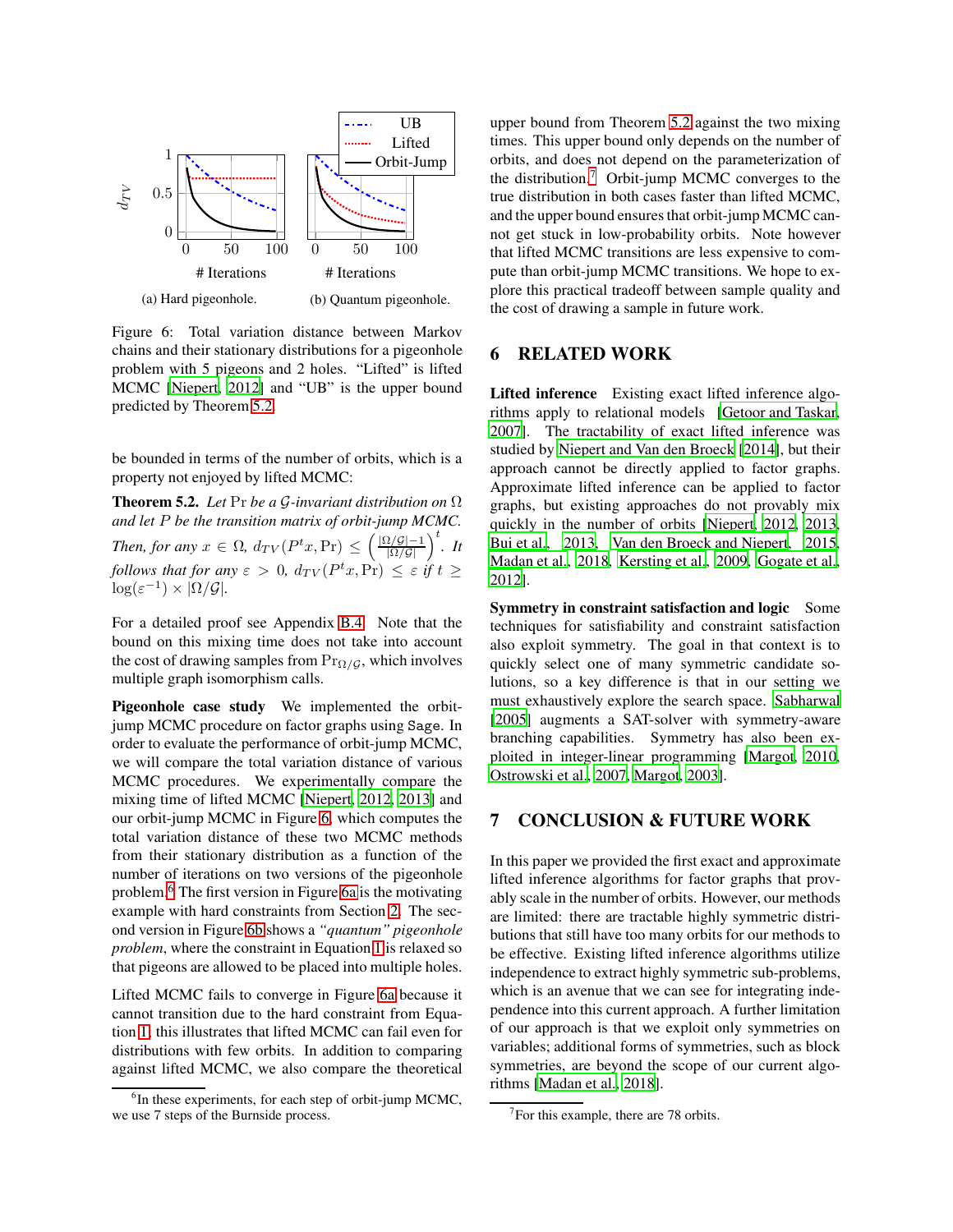## ACKNOWLEDGMENTS

This work is partially supported by NSF grants #IIS-1657613, #IIS-1633857, #CCF-1837129, DARPA XAI grant #N66001-17-2-4032, NEC Research, a gift from Intel, and a gift from Facebook Research. The authors would like to thank Tal Friedman, Pasha Khosravi, Jon Aytac, Philip Johnson-Freyd, Mathias Niepert, and Anton Lykov for helpful discussions and feedback on drafts.

### References

- <span id="page-9-17"></span>M. Artin. *Algebra*. Birkhäuser, 1998.
- <span id="page-9-12"></span>B. Benhamou and L. Sais. Tractability through symmetries in propositional calculus. *Journal of Automated Reasoning*, 12(1):89–102, Feb 1994.
- <span id="page-9-10"></span>H. H. Bui, T. N. Huynh, and S. Riedel. Automorphism groups of graphical models and lifted variational inference. In *UAI*, pages 132–141, 2013.
- <span id="page-9-23"></span>M. Chavira and A. Darwiche. Compiling bayesian networks with local structure. In *IJCAI*, pages 1306– 1312, 2005.
- <span id="page-9-2"></span>A. Darwiche. *Modeling and Reasoning with Bayesian Networks*. Cambridge University Press, 2009.
- <span id="page-9-18"></span>R. De Salvo Braz, E. Amir, and D. Roth. Lifted firstorder probabilistic inference. In *IJCAI*, pages 1319– 1325, 2005.
- <span id="page-9-21"></span>P. Diaconis and D. Freedman. De Finetti's generalizations of exchangeability. In R. C. Jeffrey, editor, *Studies in Inductive Logic and Probability*, pages 2–233. Berkeley: University of California Press, 1980.
- <span id="page-9-11"></span>GAP. *GAP – Groups, Algorithms, and Programming, Version 4.10.0*. The GAP Group, 2018.
- <span id="page-9-6"></span>L. Getoor and B. Taskar. *Introduction to Statistical Relational Learning*. The MIT Press, 2007.
- <span id="page-9-19"></span>V. Gogate and P. Domingos. Probabilistic theorem proving. In *UAI*, pages 256–265, 2011.
- <span id="page-9-29"></span>V. Gogate, A. K. Jha, and D. Venugopal. Advances in lifted importance sampling. In *AAAI*, 2012.
- <span id="page-9-27"></span>L. Goldberg. Computation in permutation groups: Counting and randomly sampling orbits. *Surveys in Combinatorics*, pages 109–143, 2001.
- <span id="page-9-25"></span>L. A. Goldberg and M. Jerrum. The Burnside process converges slowly. *Combinatorics, Probability and Computing*, 11(1):2134, 2002.
- <span id="page-9-16"></span>M. Jerrum. Uniform sampling modulo a group of symmetries using markov chain simulation. *DIMACS Series in Discrete Mathematics and Theoretical Computer Science*, pages 37–47, 1993.
- <span id="page-9-4"></span>K. Kersting. Lifted probabilistic inference. In *ECAI*, pages 33–38, 2012.
- <span id="page-9-7"></span>K. Kersting, B. Ahmadi, and S. Natarajan. Counting belief propagation. In *UAI*, pages 277–284, 2009.
- <span id="page-9-1"></span>D. Koller and N. Friedman. *Probabilistic Graphical Models: Principles and Techniques*. The MIT Press, 2009.
- <span id="page-9-33"></span>D. A. Levin and Y. Peres. *Markov chains and mixing times*. American Mathematical Society, 2017.
- <span id="page-9-24"></span>J. S. Liu. Metropolized independent sampling with comparisons to rejection sampling and importance sampling. *Statistics and Computing*, 6(2):113–119, 1996.
- <span id="page-9-28"></span>G. Madan, A. Anand, Mausam, and P. Singla. Blockvalue symmetries in probabilistic graphical models. In *UAI*, pages 886–895, 2018.
- <span id="page-9-32"></span>F. Margot. Exploiting orbits in symmetric ILP. *Mathematical Programming*, 98:3–21, 2003.
- <span id="page-9-30"></span>F. Margot. Symmetry in integer linear programming. In *50 Years of Integer Programming*, 2010.
- <span id="page-9-22"></span>B. D. McKay. Isomorph-free exhaustive generation. *Journal of Algorithms*, 26(2):306 – 324, 1998.
- <span id="page-9-20"></span>B. D. Mckay and A. Piperno. Practical graph isomorphism, II. *Journal of Symbolic Computation*, 60:94– 112, 2014.
- <span id="page-9-8"></span>M. Niepert. Markov chains on orbits of permutation groups. In *UAI*, pages 624–633, 2012.
- <span id="page-9-9"></span>M. Niepert. Symmetry-aware marginal density estimation. *AAAI*, 2013.
- <span id="page-9-5"></span>M. Niepert and G. Van den Broeck. Tractability through exchangeability: A new perspective on efficient probabilistic inference. In *AAAI*, 2014.
- <span id="page-9-31"></span>J. Ostrowski, J. T. Linderoth, F. Rossi, and S. Smriglio. Orbital branching. In *IPCO*, 2007.
- <span id="page-9-26"></span>I. Pak. What do we know about the product replacement algorithm? In *Groups and Computation III*, pages 301–347, 2000.
- <span id="page-9-3"></span>D. Poole. First-order probabilistic inference. In *IJCAI*, pages 985–991, 2003.
- <span id="page-9-14"></span>R. Raz. Resolution lower bounds for the weak pigeonhole principle. *J. ACM*, 51(2):115–138, 2004.
- <span id="page-9-15"></span>M. Richardson and P. Domingos. Markov logic networks. *Machine Learning*, 62:107–136, 2006.
- <span id="page-9-0"></span>D. Roth. On the hardness of approximate reasoning. *Artificial Intelligence*, 82(1):273 – 302, 1996.
- <span id="page-9-13"></span>A. Sabharwal. Symchaff: A structure-aware satisfiability solver. In *AAAI*, volume 5, pages 467–474, 2005.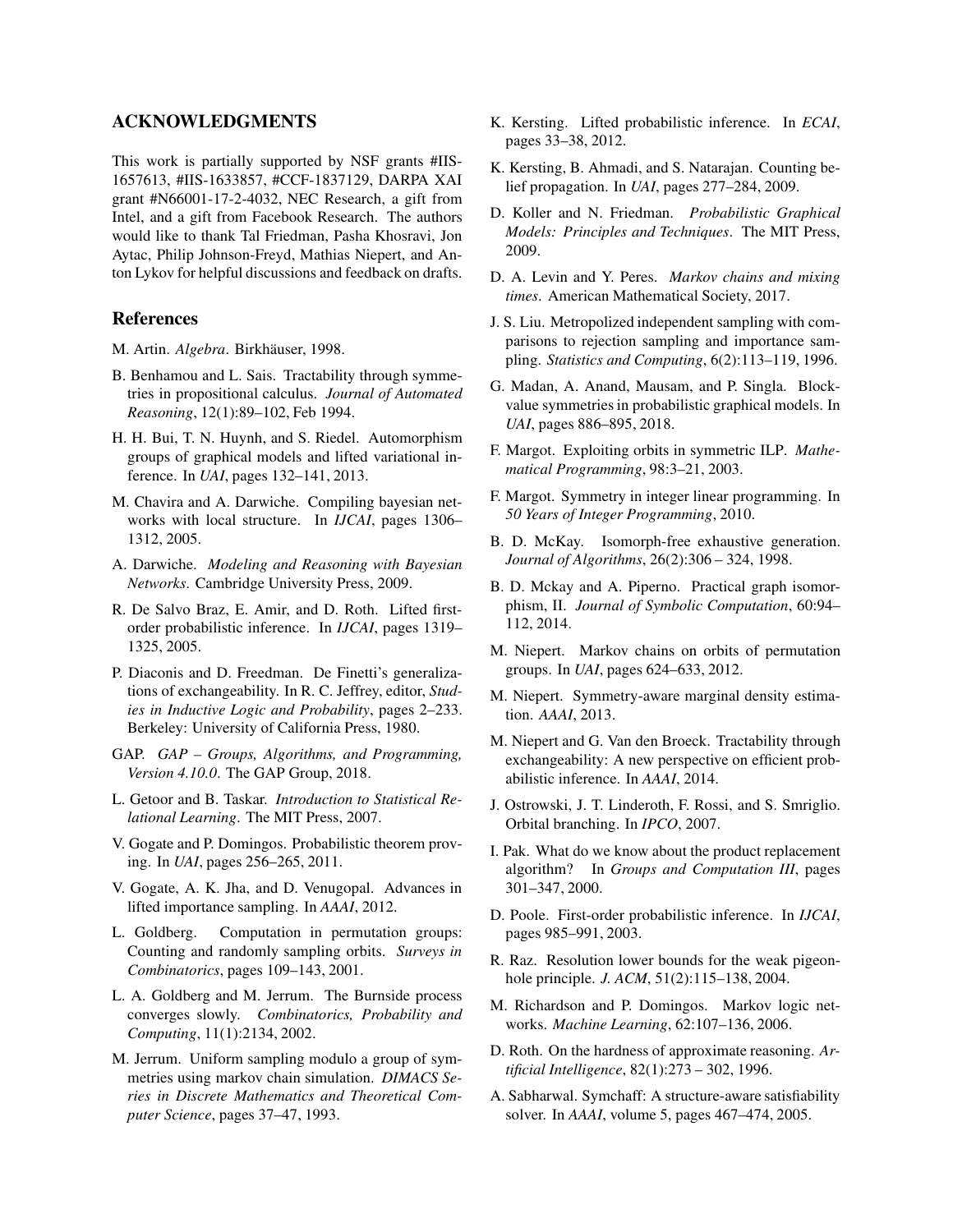- <span id="page-10-1"></span>A. Seress. *Permutation Group Algorithms*. Cambridge Tracts in Mathematics. Cambridge University Press, 2003.
- <span id="page-10-2"></span>The Sage Developers. *SageMath, the Sage Mathematics Software System (Version 8.5.0)*, 2018. https://www.sagemath.org.
- <span id="page-10-0"></span>G. Van den Broeck. *Lifted inference and learning in statistical relational models*. PhD thesis, 2013.
- <span id="page-10-3"></span>G. Van den Broeck and M. Niepert. Lifted probabilistic inference for asymmetric graphical models. In *AAAI*, 2015.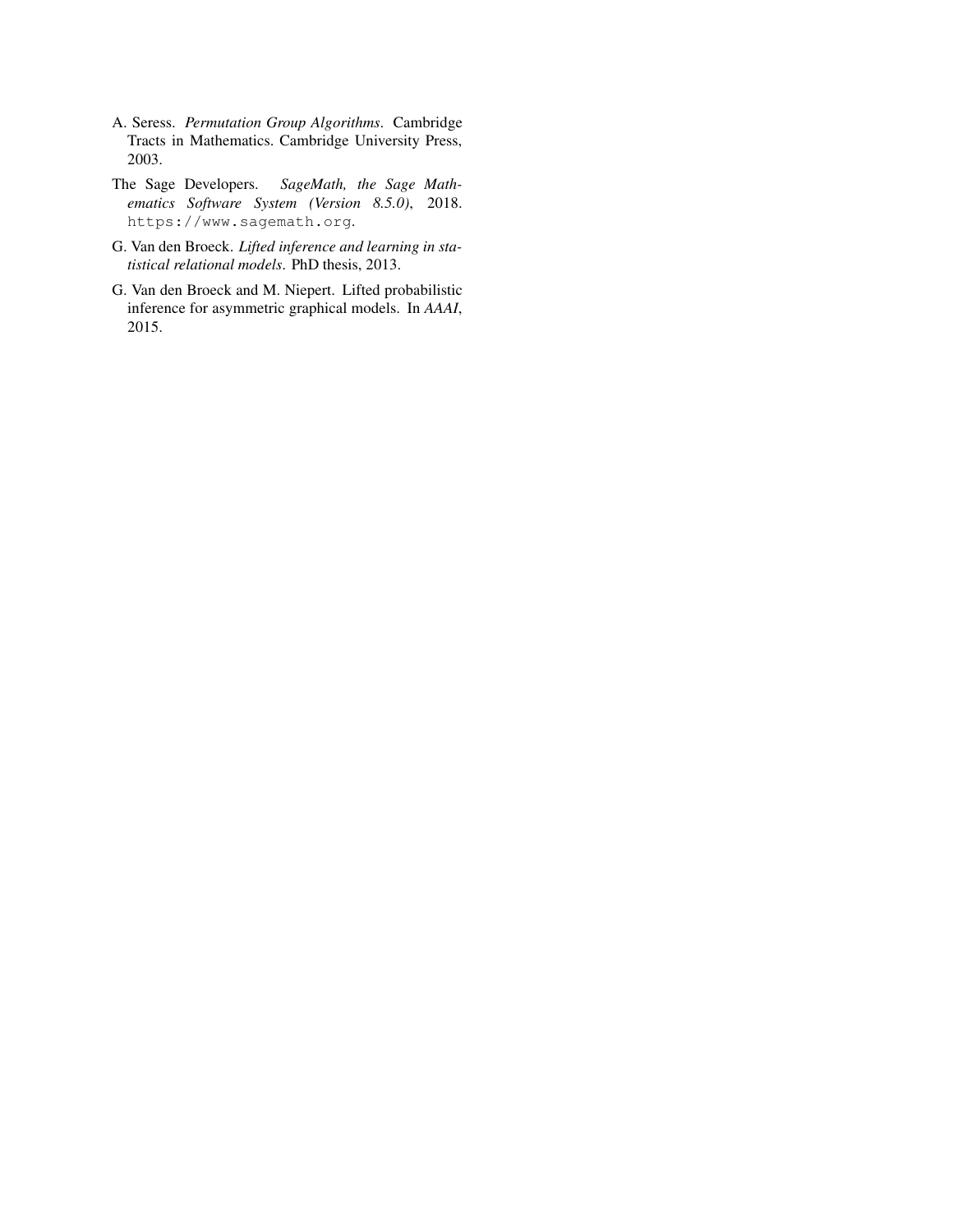## <span id="page-11-0"></span>A Notation

| Symbol                           | Meaning                                                                   |
|----------------------------------|---------------------------------------------------------------------------|
| G                                | A group                                                                   |
| Ω                                | A set                                                                     |
| $\mathcal{X}$                    | An element of $\Omega$                                                    |
|                                  | $g \cdot x$ Apply bijection $g \in \mathcal{G}$ to element $x \in \Omega$ |
| G                                | A graph                                                                   |
|                                  | $G_1 \cong G_2$ $G_1$ is color-automorphic to $G_2$                       |
| $\mathbb{A}(\mathsf{G})$         | The automorphism group of G                                               |
| $\mathbb B$                      | Set of Booleans, $\mathbb{B} = \{T, F\}$                                  |
| $\mathbf{X}$                     | A set of variables                                                        |
| $\mathbb{R}^{\mathbf{X}}$        | The set of all possible assignments to $X$                                |
| $\mathbf x$                      | A variable assignment, $x \in \mathbb{B}^{\mathbf{X}}$                    |
| $\mathbf{x}_1 \sim \mathbf{x}_2$ | Orbit equivalence relation                                                |
| $d_{TV}$                         | Total variation distance                                                  |
| $\Omega/\mathcal{G}$             | Quotient of G acting on $\Omega$                                          |
| $\sigma$                         | Canonization function                                                     |
| ${\cal F}$                       | Factor graph                                                              |
| $G(\mathcal{F},\mathbf{x})$      | Colored graph assignment-encoding of x                                    |
| $P_x^t$                          | Distribution of Markov chain $P$ after $t$ steps beginning in state $x$ . |

### <span id="page-11-1"></span>B Proofs

#### B.1 Proof of Theorem [4.2](#page-4-2)

Let  $G_1 = (V_1, E_1, C_1) = G(\mathcal{F}, \mathbf{x})$  and  $G_2 = (V_2, E_2, C_2) = g \cdot G(\mathcal{F}, \mathbf{x})$ . Assume  $\mathbf{x} \sim \mathbf{x}'$ . Then there exists an element  $g \in A(G)$  such that  $g \cdot x = x'$ . First we show colors are preserved. By construction of the colored assignment encoding, for any variable node  $v \in G_1$ ,  $color(v, C_1) = color(g \cdot v, C_2)$ . The colors of factor nodes are preserved because A(G) by definition preserves them. The fact that  $g \in A(G)$  directly implies that vertex neighborhoods are preserved. Then  $G_1 \cong G_2$ .

Assume  $G_1 \cong G_2$ ; then there exists  $g \in A(G)$  such that  $g \cdot G_1 = G_2$ . By the construction of the colored encoding, this g also preserves the colors of the variable vertices, so  $g \cdot \mathbf{x} = \mathbf{x}'$ .

### <span id="page-11-2"></span>B.2 Proof of Theorem [4.4](#page-5-2)

Let  $G_1 = G(\mathcal{F}, \mathbf{x})$  and  $g \in \text{Stab}_{\mathbb{A}(G)}(\mathbf{x})$ . Then  $g \cdot G_1$  fixes all colors and vertices, since  $G_1$  is bipartite and g fixes all variable nodes. Then,  $g \in \mathbb{A}(\mathsf{G}(\mathcal{F}, \mathbf{x}))$ . Now let  $g \in \mathbb{A}(\mathsf{G}(\mathcal{F}, \mathbf{x}))$ . By definition, g fixes the colors of the variable nodes, so  $g \in \text{Stab}(\mathbf{x})$ .

#### <span id="page-11-3"></span>B.3 Proof of Lemma [4.1](#page-5-1)

Let  $G_1 = G(\mathcal{F}, \mathbf{x}_1)$  and  $G_2 = G(\mathcal{F}, \mathbf{x}_2)$ . Assume x and y are in the same orbit under  $\mathbb{A}(G(\mathcal{F}, \mathbf{x}))$ ; then there exists  $g \in \mathbb{A}(\mathsf{G}(\mathcal{F}, \mathbf{x}))$  such that  $g \cdot x = y$ . There is only one vertex color that differs between  $\mathsf{G}_1$  and  $\mathsf{G}_2$ : x and y. Then,  $g \cdot G_1 = G_2$ , so Theorem [4.2](#page-4-2) then shows  $x_1 \sim x_2$ .

#### <span id="page-11-4"></span>B.4 Proof of Theorem [5.2](#page-8-0)

The proof will proceed as follows. First, we will split up Pr into two distributions: a between-orbit distribution, which describes the probability of transitioning between two orbits, and a within-orbit distribution, which is uniform. We will bound the total variation distance for these two quantities, and combine these results to get a bound on the total variation distance on the original distribution using the following lemma: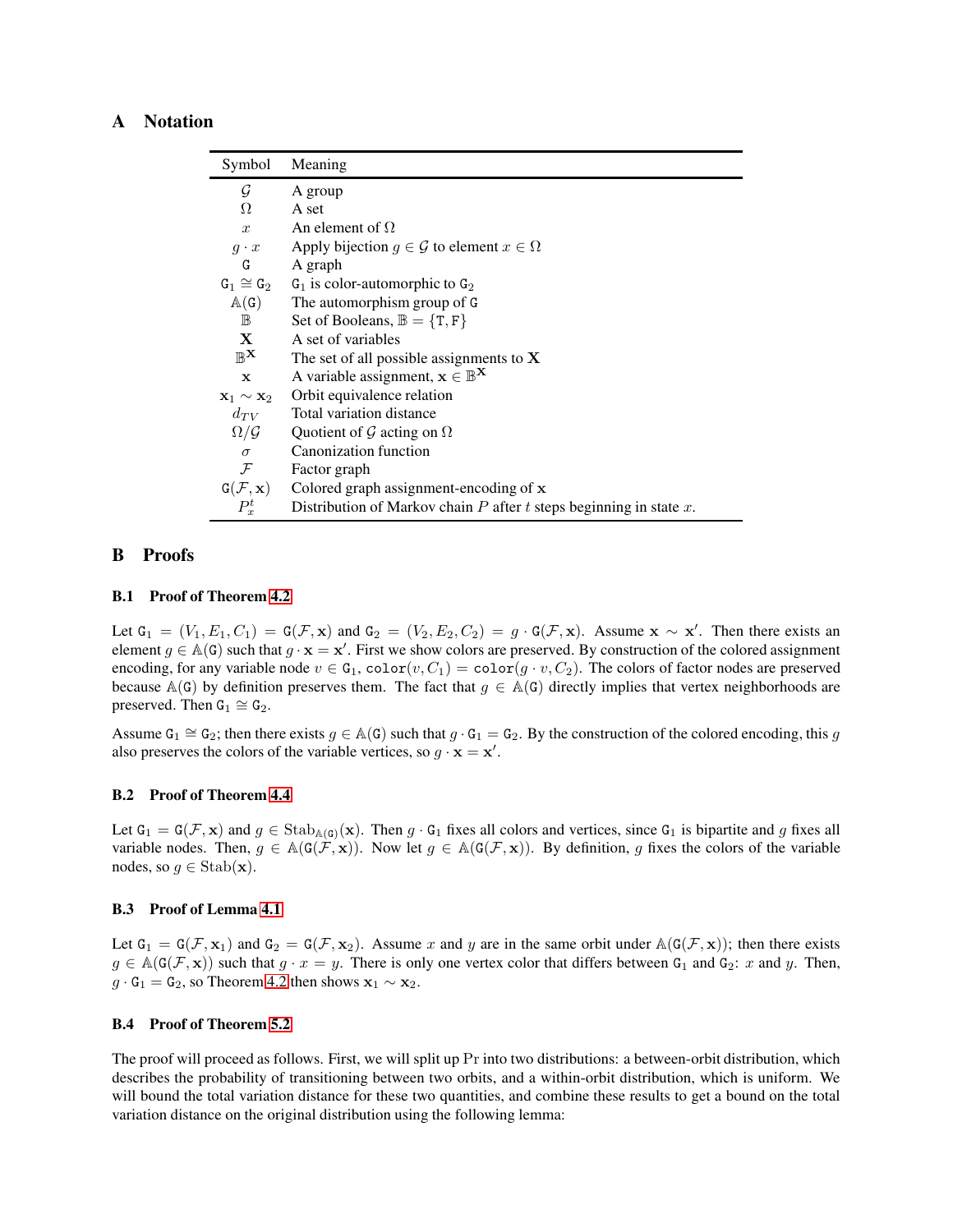<span id="page-12-0"></span>**Lemma B.1.** Let  $\mu(x, y)$  and  $\nu(x, y)$  be two distributions on  $X \times Y$ . Let  $\mu_x(x) = \sum_y \mu(x, y)$ , defined similarly for *v*. If for all  $(x, y) \in X \times Y$  it holds that  $\Pr_{\mu}(y | x) = \Pr_{\nu}(y | x)$ , then  $d_{TV}(\mu, \nu) = d_{TV}(\mu_x, \nu_x)$ .

*Proof.*

$$
d_{TV}(\mu, \nu) = \frac{1}{2} \sum_{x,y} |Pr_{\mu}(x, y) - Pr_{\nu}(x, y)|
$$
  
\n
$$
= \frac{1}{2} \sum_{x,y} |Pr_{\mu}(y | x) Pr_{\mu_x}(x) - Pr_{\nu}(y | x) Pr_{\nu_x}(x)|
$$
Chain rule  
\n
$$
= \frac{1}{2} \sum_{x,y} Pr_{\mu}(y | x) \times |Pr_{\mu_x}(x) - Pr_{\nu_x}(x)|
$$
Since  $0 \le Pr_{\mu}(y | x) = Pr_{\nu}(y | x) \le 1$   
\n
$$
= \frac{1}{2} \sum_{x} \left( |Pr_{\mu_x}(x) - Pr_{\nu_x}(x)| \times \sum_{y} Pr_{\mu}(y | x) \right)
$$
  
\n
$$
= d_{TV}(\mu_x, \nu_x).
$$

Now we begin the main proof. Let  $Pr(x)$  be a G-invariant distribution on a set  $\Omega$ , and let  $P_x^t(y)$  be the probability of transitioning from a state x to a state y after t steps under the orbit-jump proposal. We can write  $Pr(x)$  as a product of a *between-orbit* ( $Pr_B$ ) and *within-orbit* ( $Pr_W$ ) distribution, where  $Pr_B$  is a distribution on  $\Omega/G$  and  $Pr_W$  is a distribution on  $\Omega$ :

$$
\Pr(x) = \underbrace{\Pr(x) \times |\text{Orb}(x)|}_{\Pr_B(\sigma(x))} \times \underbrace{\frac{1}{|\text{Orb}(x)|}}_{\Pr_W(x|\sigma(x))}
$$
(7)

 $\Box$ 

I.e., for some  $o \in \Omega/\mathcal{G}$ , for some  $x \in \sigma^{-1}(o)$ ,  $Pr_B(o) = Pr(x) \times |Orb(x)|$ . Similarly, the distribution  $P_x^t$  can be divided into a between-orbit and within-orbit component. We define a new Markov chain B *between orbits* that has the following transition rule from some initial state  $\sigma(x) \in \Omega/\mathcal{G}$ :

- 1. Sample  $x' \sim \Pr_{\Omega/\mathcal{G}}$
- 2. Accept  $\sigma(x')$  with probability  $\frac{\Pr(x') \times |\text{Orb}(x')|}{\Pr(x) \times |\text{Orb}(x)|}$  $\frac{\Pr(x) \times |\text{Orb}(x)|}{\Pr(x) \times |\text{Orb}(x)|}.$

Then, for some  $y \in \Omega$  and  $\hat{y} = \sigma(y)$ ,

$$
P_x^t(y) = B_{\sigma(x)}^t(\hat{y}) \times \Pr_W(y \mid \hat{y}),\tag{8}
$$

where we used the important fact that the orbit-jump proposal that defines  $P_x^t$  is uniform within orbits. Now we can rewrite the total variation distance that we wish to upper-bound:

$$
d_{TV}\left(P_x^t(y), \Pr(y)\right) = d_{TV}\left(B_{\sigma(x)}^t(\hat{y}) \times \Pr_W(y \mid \hat{y}), \Pr_B(\hat{y}) \times \Pr_W(y \mid \hat{y})\right)
$$
(9)

Now using Lemma [B.1](#page-12-0) we can simplify the bound on the total variation distance to be the total variation distance of the between-orbit distributions:

$$
d_{TV}(P_x^t(y), \Pr(y)) = d_{TV}(B_{\sigma(x)}^t(\hat{y}), \Pr_B(\hat{y})).
$$
\n(10)

Now, our goal is to upper-bound  $d_{TV}(B^t_{\sigma(x)},Pr_B)$ . To do this we will use a standard *coupling argument*. A *coupling* is a way to run two copies of a Markov chain  $P$  at the same time with the following properties:

- 1. Both copies in isolation evolve according to  $P$ ;
- 2. If both copies are in the same state, they remain in the same state.